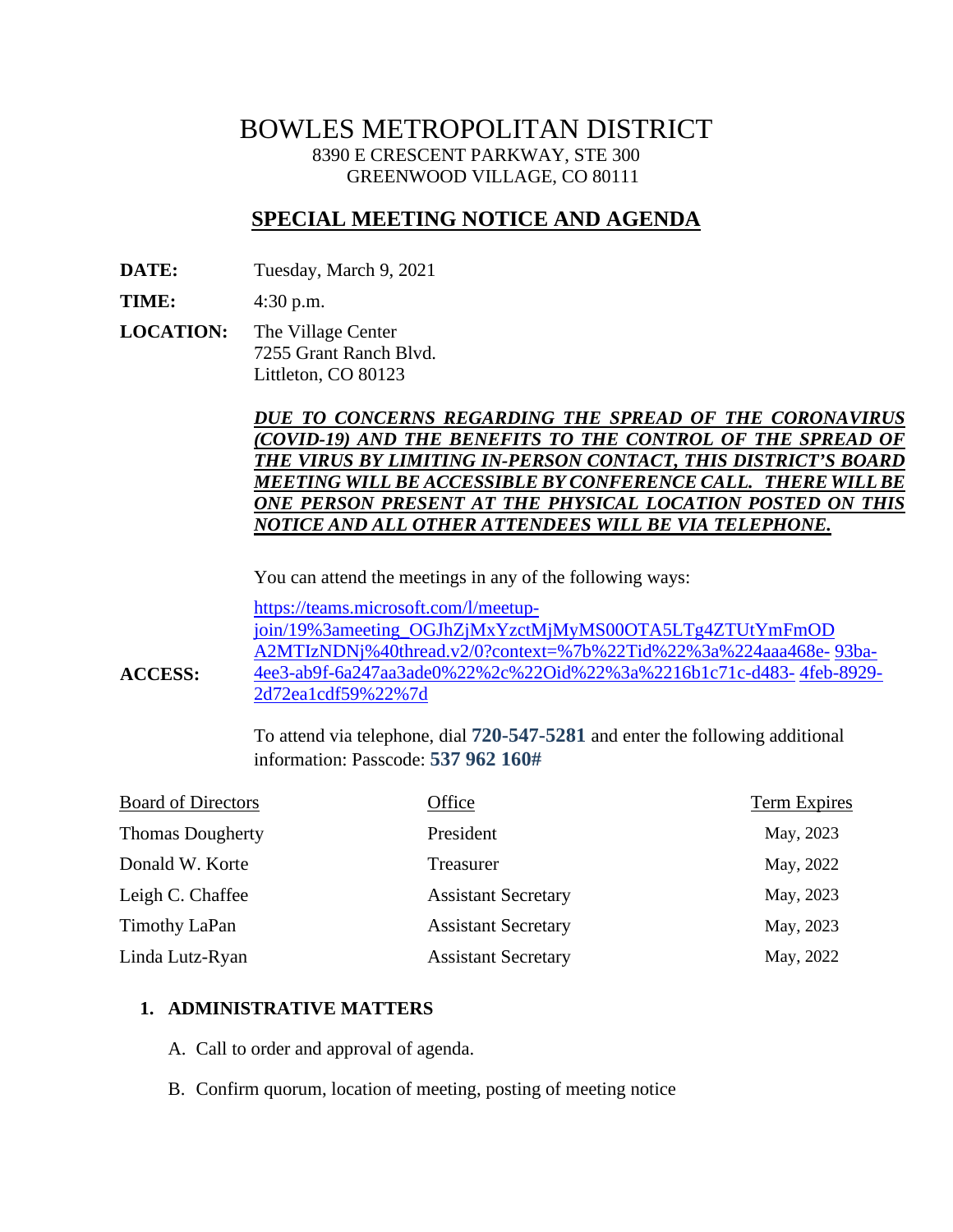- C. Approval of the Minutes from February 9, 2021 Special Board Meeting (enclosed)
- D. Public Comment.

Members of the public may express their views to the Board on matters that affect the District that are otherwise not on the agenda. Comments will be limited to three (3) minutes per person

## **2. CONSENT AGENDA**

A. Other

## **3. FINANCIAL MATTERS**

- A. Review and Approve Claims in the amount of \$38,510.22. (enclosed)
- B. Other

# **4. MANAGEMENT MATTERS**

- A. Golf Course Drainage/ Maintenance Update
- B. Operational Updates and Action Items
	- 1. Designscapes:
		- a. General Update
		- b. Work Orders
	- 2. Davey Tree:
		- a. General Update
		- b. Proposal for Tree Pruning for 5763 S. Benton Way, Tree Removal and Stump Grinding for 5745 S. Harlan St. for \$655 (enclosed)
	- 3. Homestead Painting:
		- a. Proposal for additional work on Raccoon Creek fence for \$1,730 (enclosed)
		- b. Discussion of repairs to wrought iron fence along Mary's Meadow (enclosed)
	- 4. Park Update:
		- a. Update on Blue Heron Park & Sunset Park Reservations/ Food Truck Policy (enclosed)
		- b. Easter Egg Hunt (enclosed)
		- c. Lacrosse Net (enclosed)
	- 5. Capital Projects:
		- a. Concrete sidewalk replacements in the amount of \$19,325. (enclosed)
			- i. Panels along pond embankment and trickle channel
			- ii. Concrete near roundabout
			- iii. Concrete sidewalk at northeast corner of park